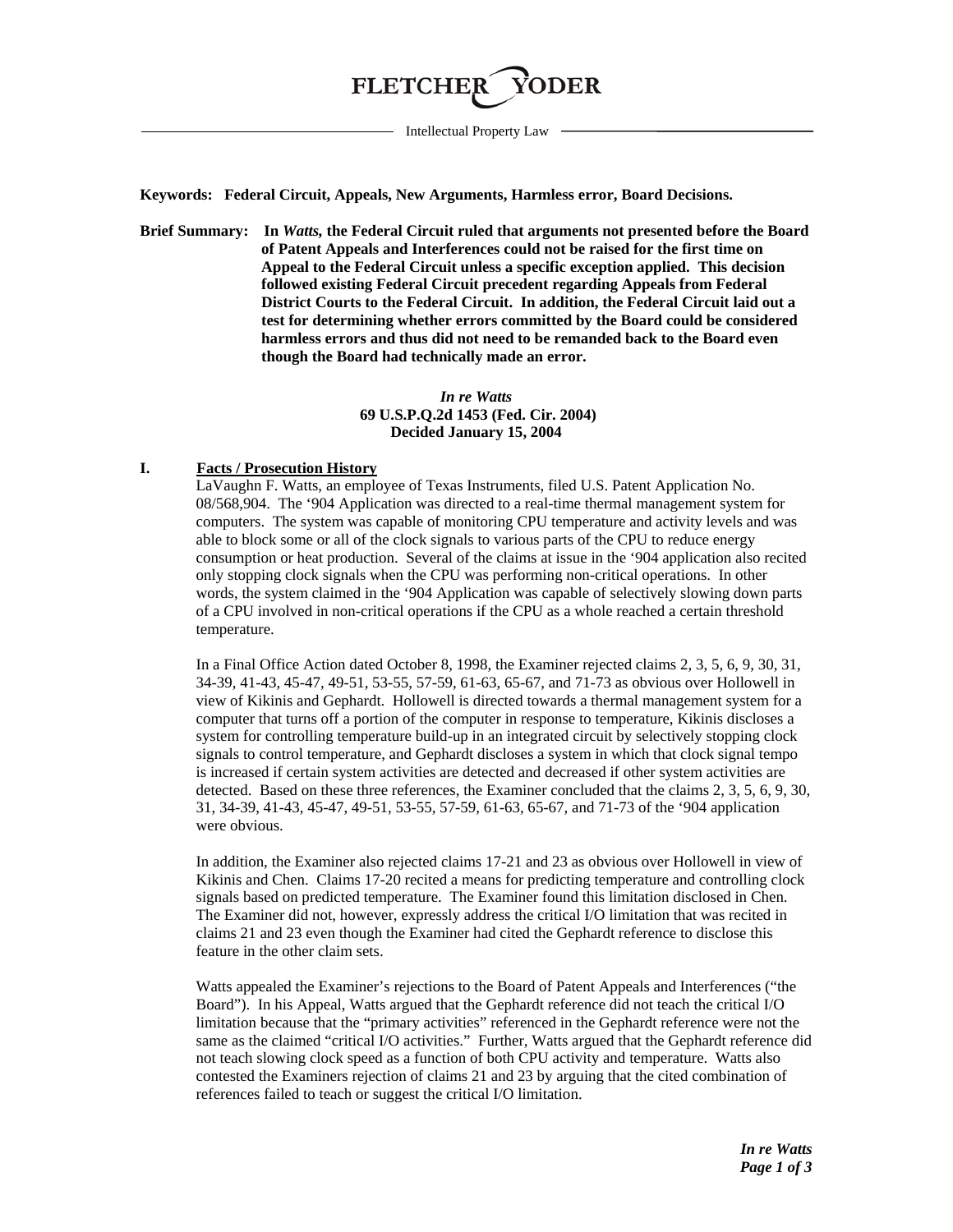The Board sustained the Examiner's rejections. With regard to claims 21 and 23, the Board sustained the Examiner's rejection but did not explicitly address Watts's argument that the cited combination failed to teach the critical I/O limitation.

After losing the Appeal to the Board, Watts appealed the Board's decision to the Federal Circuit. In his Appeal to the Federal Circuit, Watts again made each of the arguments that he had presented to the Board. In addition, however, Watts also argued for the first time that the Gephardt reference disclosed a system in which both the primary and secondary activities were processed at full clock speed and that the only difference between the two types of activities was the amount of time that the system took to return to a slowed clock state after the activity was over. In other words, Watts argued for the first time that the Gephardt reference did not teach or suggest an apparatus capable of stopping clock signals when non-critical information was being processed but not when critical information was being processed.

## **II. Issues**

- 1. Can an Appellant to the Federal Circuit raise a new argument that was not raised before the Board?
- 2. Is the Federal Circuit required to remand a case back the Board if the Federal Circuit determines that the Board committed an error?

## **III. Discussion**

1. Generally No. The Federal Circuit will only entertain arguments not raised before the Board when a specific exception applies. The Federal Circuit noted that the Board "is an expert body that plays an important role in reviewing the rejection of patent applications." They noted that an Applicant for a patent is given a full and fair opportunity to present the facts necessary to support his or her position in the proceeding before the Board. Accordingly, the Federal Circuit ruled that, as with Appeals from the District Courts or other federal agencies, its decision on Appeal from the Board should be confined to the "four corners" of the record.

As outlined in *Forshey v. Principi,* there are only four recognized exceptions to the general rule that new arguments cannot be raised on appeal. While not expressly stated by the Federal Circuit in the *Watts* case, these four exceptions are:

(1) Cases in which a new statute altering substance or procedure has been enacted after consideration of the case by the lower court and Congress intended the retroactive application, (2) Cases in which there is a change in the jurisprudence of the reviewing court or the Supreme Court after consideration of the case by the lower court,

(3) Cases in which the Court *sua sponte* applies the correct law that was not applied by the lower court or argued by the parties, and

(4) Cases in which a party appears *pro se* before the lower court.

Because Watts did not meet any of the requirements for raising a new argument set forth in *Forshey*, and because Watts was unable to show any other reason why the Federal Circuit should excuse his failure to raise the new argument before the Board, the Federal Circuit barred Watts from raising the new argument.

2. Not if the error was harmless. The Federal Circuit determined that the Board's error in upholding the rejection of claims 21 and 23 as obvious over Hollowell in view of Kikinis and Chen was "harmless error" because the critical I/O limitation would not render claims 21 and 23 patentable if the other claims were properly rejected.

First, the Federal Circuit determined that the Board was clearly in error in sustaining the rejection because the critical I/O limitation is absent from the Hollowell, Kikinis, and Chen